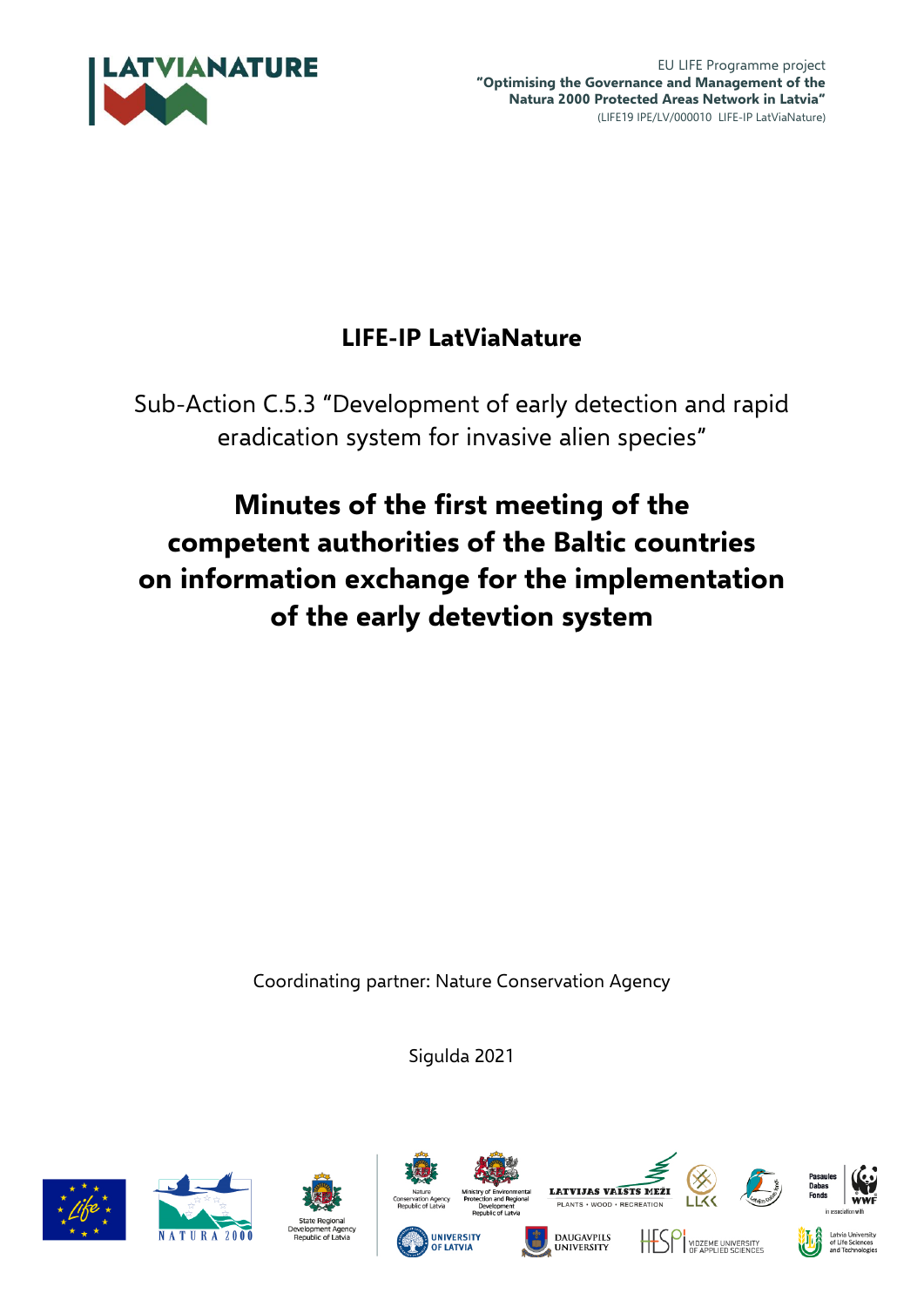

### **SUMMARY**

# **Sub-Action C.5.3: Development of early detection and rapid eradication system for invasive alien species**

Deliverable: Minutes of the first meeting of the competent authorities of the Baltic countries on information exchange for the implementation of the early detevtion system

Within the framework of LIFE-IP LatViaNature project, it is planned to develop early detection and rapid eradication system for invasive alien species (IAS). Collaboration with and data exchange between neighbouring countries is crucial step to ensure timely preparation for the introduction of a new IAS into the country, as well as to develop and improve the national early detection and rapid eradication systems in each country.

To enhance the collaboration and to discuss achievements and issues related to the managment of IAS, meeting of the competent authorities of Baltic States was held on 4th of June, 2021. Due to the restrictions related to COVID19 pandemics meeting was organized online. Estonia was represented by representatives from the Ministry of the Environment of the Republic of Estonia, Estonian Environmental Board and Estonian Environment Agency; Lithiuania - by representative from Ministry of Environment of the Republic of Lithuania; Latvia – by representatives from Ministry of Environmental Protection and Regional Development of the Republic of Latvia, State Plant Protection Service and Nature Conservation Agency. During the meeting each country gave presentation on national managment systems of IAS focusing on legislative framworks, distribution of competencies, implementation of EU regulation on IAS. Presentation was given also to present the LIFE-IP LatViaNature project and actions related to managment of IAS planned in the framwork of it.

During the meeting participants came to conclusion that the issues countries are facing are rather similar and agreed that cooperation is needed not only for early detection but also in other areas, such as the exchange of experience and good practices on the monitoring and eradication methods of IAS. It was concluded that the best solution for the exchange of information on IAS included in the early warning system is the use of institutional e-mails. On the Estonian side, the first authority for communication is Ministry of the Environment of Estonia, from Lithuania - Ministry of Environment from Lithuania, from Latvia – Nature Conservation Agency. The participants of the meeting agreed on the following steps to promote future cooperation: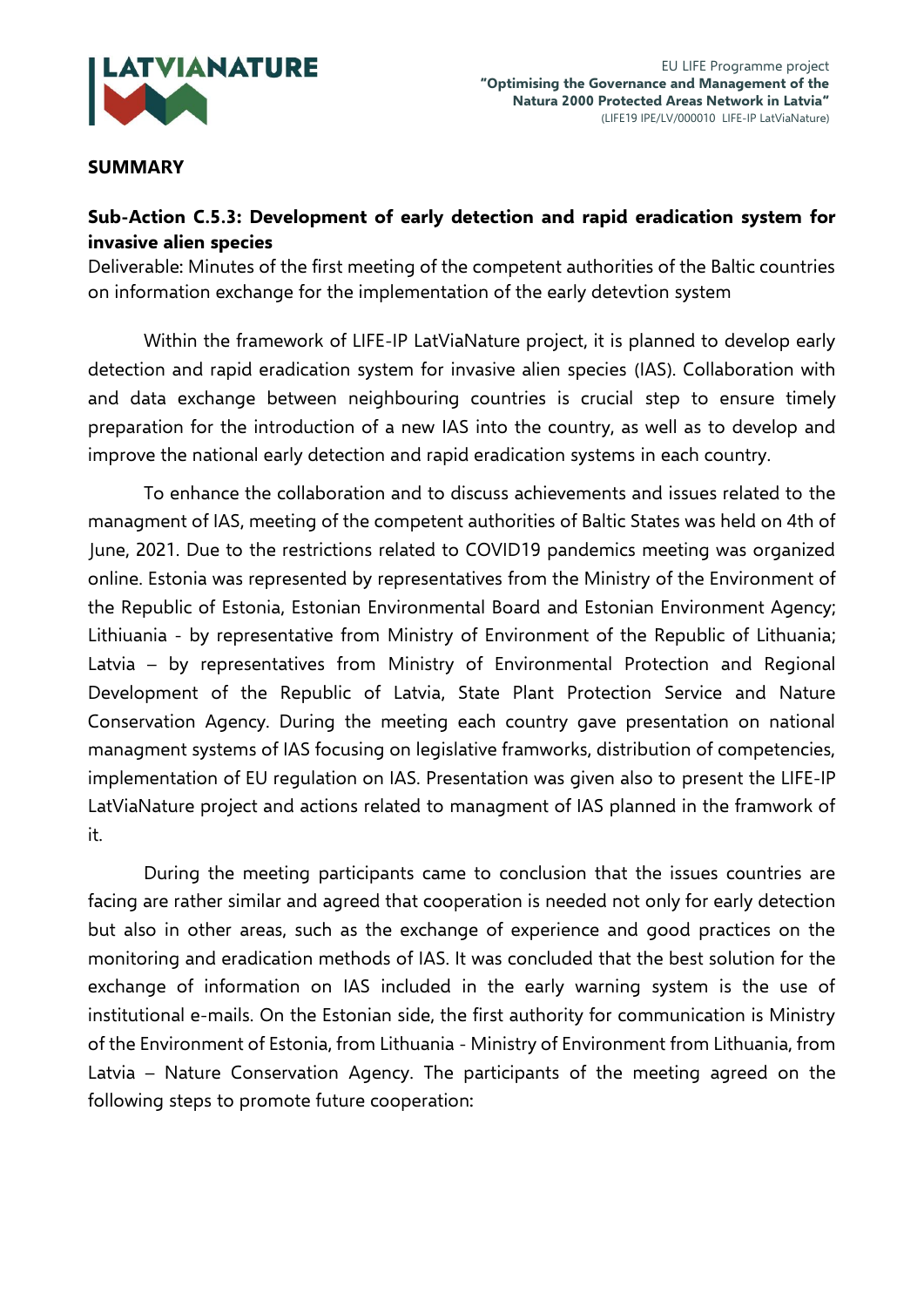

- 1. LIFE-IP LatViaNature project before the next meeting will create a shared file to collect information on species identified as IAS in each country and for which the country would like to receive additional information and early warning messages.
- 2. LIFE-IP LatViaNature project before the next meeting will prepare and send out for commenting a draft letter to certify cooperation for the development of an early warning system.
- 3. The next meeting should be organized in the autumn/early winter 2021, possibly with additional attention to the issue of monitoring of IAS.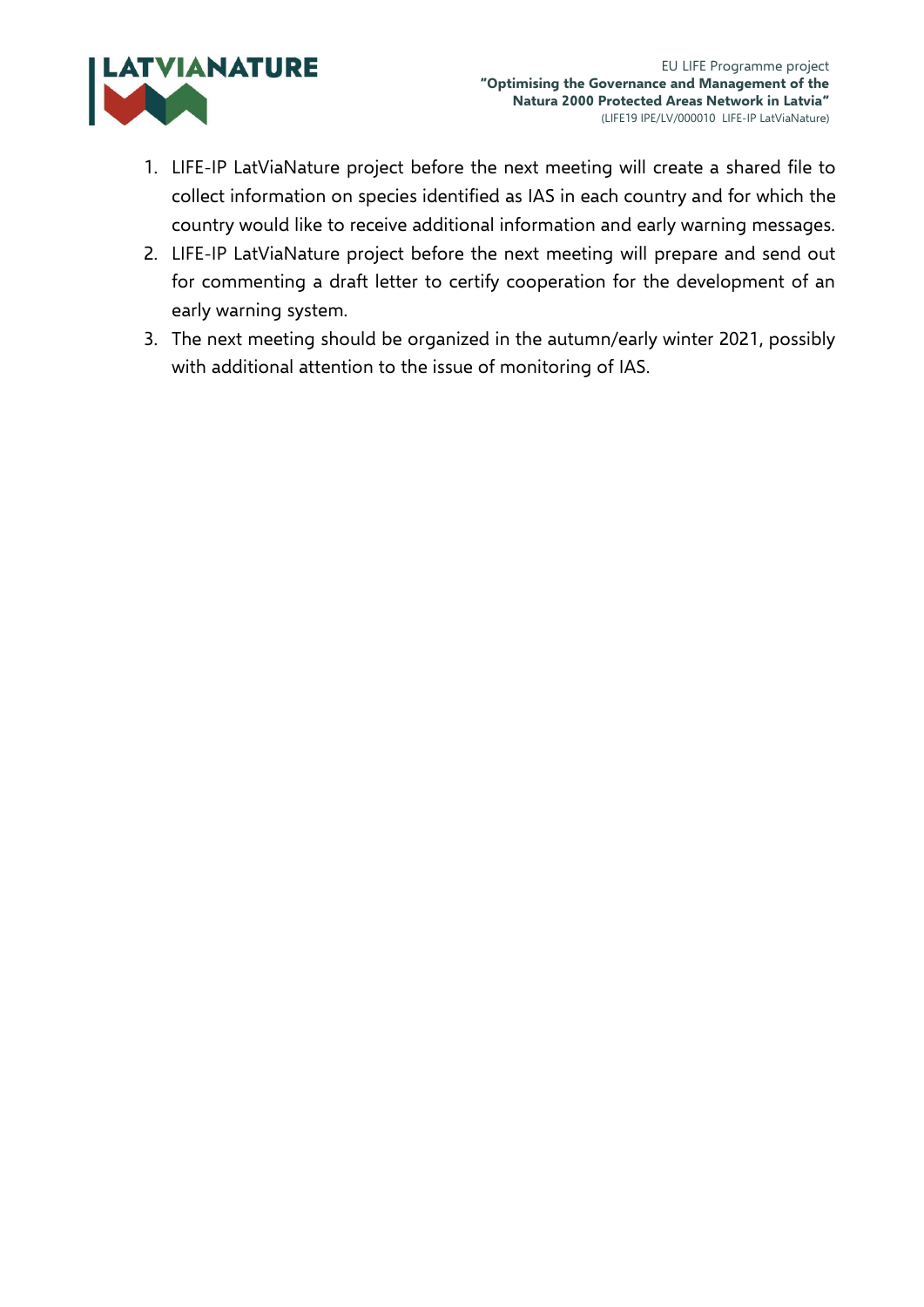

# **Meeting of competent authorities on managment of invasive alien species of Baltic countries Early Warning System and Management of invasive alien species in Baltic countries Meeting minutes**

# **LIFE Integrated Project "Optimising the Governance and Management of the Natura 2000 Protected Areas Network in Latvia" No LIFE19 IPE/LV/000010** (Project LatViaNature)

| <b>No</b>        | <b>Organization, role</b>                              | Name, Surname       |
|------------------|--------------------------------------------------------|---------------------|
| $\mathbf{1}$ .   | Ministry of the Environment of the Republic of Estonia |                     |
|                  | Nature Conservation Department                         | Merike Linnamägi    |
|                  | Senior Officer                                         |                     |
| 2.               | <b>Estonian Environmental Board</b>                    |                     |
|                  | Nature Conservation Work Office                        | Eike Tammekand      |
|                  | Head of Department                                     |                     |
| $\overline{3}$ . | <b>Estonian Environment Agency</b>                     |                     |
|                  | Nature department                                      | Rauno Kalda         |
|                  | Leading specialist                                     |                     |
| $\overline{4}$ . | Ministry of Environment of the Republic of Lithuania   | Laura Janulaitienė  |
|                  | Nature Conservation Policy group                       |                     |
| 5.               | <b>State Plant Protection Service</b>                  | Astra Garkāje       |
|                  | Plant quarantine department                            |                     |
|                  | Head of Group on the control of harmful organisms      |                     |
| 6.               | <b>Nature Conservation Agency</b>                      | Santa Rutkovska     |
|                  | Project LatViaNature                                   |                     |
|                  | Expert on invasive species                             |                     |
| 7.               | <b>Nature Conservation Agency</b>                      | Evija Andrušķeviča- |
|                  | Nature Protection department                           | Jonāne              |
|                  | Senior expert                                          |                     |
| 8.               | <b>Nature Conservation Agency</b>                      | Agnese Priede       |
|                  | Project LatViaNature                                   |                     |
|                  | Head of Species and habitats protection division       |                     |
| 9.               | Ministry of Environmental Protection and Regional      | Māra Melnbārde      |
|                  | Development of the Republic of Latvia                  |                     |
|                  | Nature Protection Department                           |                     |
|                  | Senior expert                                          |                     |
| 10.              | <b>Nature Conservation Agency</b>                      | Jēkabs Dzenis       |
|                  | Project LatViaNature                                   |                     |
|                  | Expert on invasive species                             |                     |

**Time and venue**: online MS Teams, 04.06.2021., 13:00-15:30 EET

#### **List of participants**:

**Chair of the meeting:** M.Melnbārde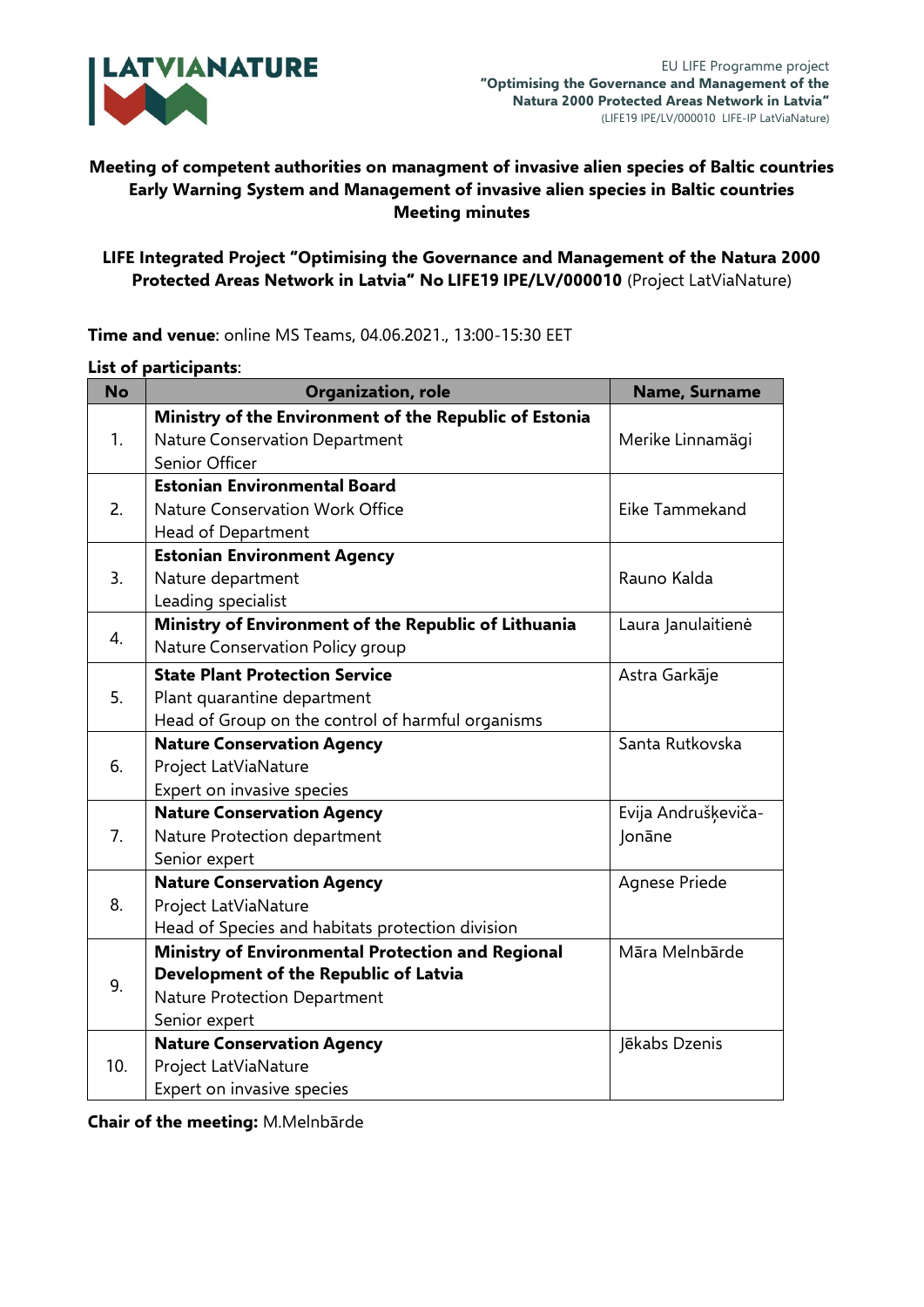

### **I Agenda:**

- 1. Opening of the meeting (J.Dzenis).
	- the meeting participants are introduced with the aim and agenda of the meeting.
- 2. Management system of IAS in Latvia challenges and experience
	- 2.1. Current legislative framework of invasive alien species in Latvia (M.Melnbārde)
	- Participants of the meeting are introduced with the legal framework in force in Latvia in the field of invasive species management (e.g. Plant Protection Law and relevant Regulations), including solutions integrated in sectoral legislation that promote the management of invasive species (e.g. the Law on Hunting, Regulation on fishing, etc.). Planned amendments of the Law on protection of species and habitats needed to contribute to limiting and managing the spread of invasive species are presented. Major challenges and part of the results achieved in the management of invasive species are outlined.
	- 2.2. Project LatViaNature and its role in improving managment system of IAS (J.Dzenis)
	- The participants are presented with the activities planned by the Project LatViaNature in the field of invasive species management, as well as the website "Invasive Species Manager" developed within the project.
	- 2.3. The brilliance and missery of the hogweed eradication (A.Garkāje)
	- A system for the management of Sosnovsky hogweed is presented, outlining the role and responsibilities of the competent national authorities, municipalities and landowners. The current prevalence of the species in Latvia is presented, the good practice models obtained for the performance of species containment measures, the education, monitoring of the public and the promotion of cooperation.
- 3. Regulation 1143/2014 in Estonia (M. Linnamägi)
	- The system for implementing Regulation 1134/2014 in Estonia is presented, including species, institutional competences and responsibility, enforcement, monitoring of invasive species, etc. The State-funded system for restricting the spread of hogweeed is highlighted, as well as its results and its impact on the public's attitude towards the distribution of responsibilities for the management of invasive species. The meeting participants are presented with a list of national invasive species, as well as past experience and future plans to limit the distribution of these species. The main challenges for the management of invasive species are outlined: lack of funding, low activity of landowners, etc.
- 4. Current legislative framework of invasive alien species (IAS) in Lithuania (L.Janulaitienė)
	- The meeting participants are presented with the gradual steps taken since 1999 to develop a legal framework for the management of invasive species, including the establishment of a commission on the national list of invasive species (the list currently contains 35 species). As a result following the entry into force of Regulation 1134/2014, it was only necessary to make certain amendments to ensure more effective implementation of the Regulation. Launched and planned projects in the field of invasive species management – inventory of invasive species, development of a natural spatial database, creation of a specialised centre for seizing animals are presented.